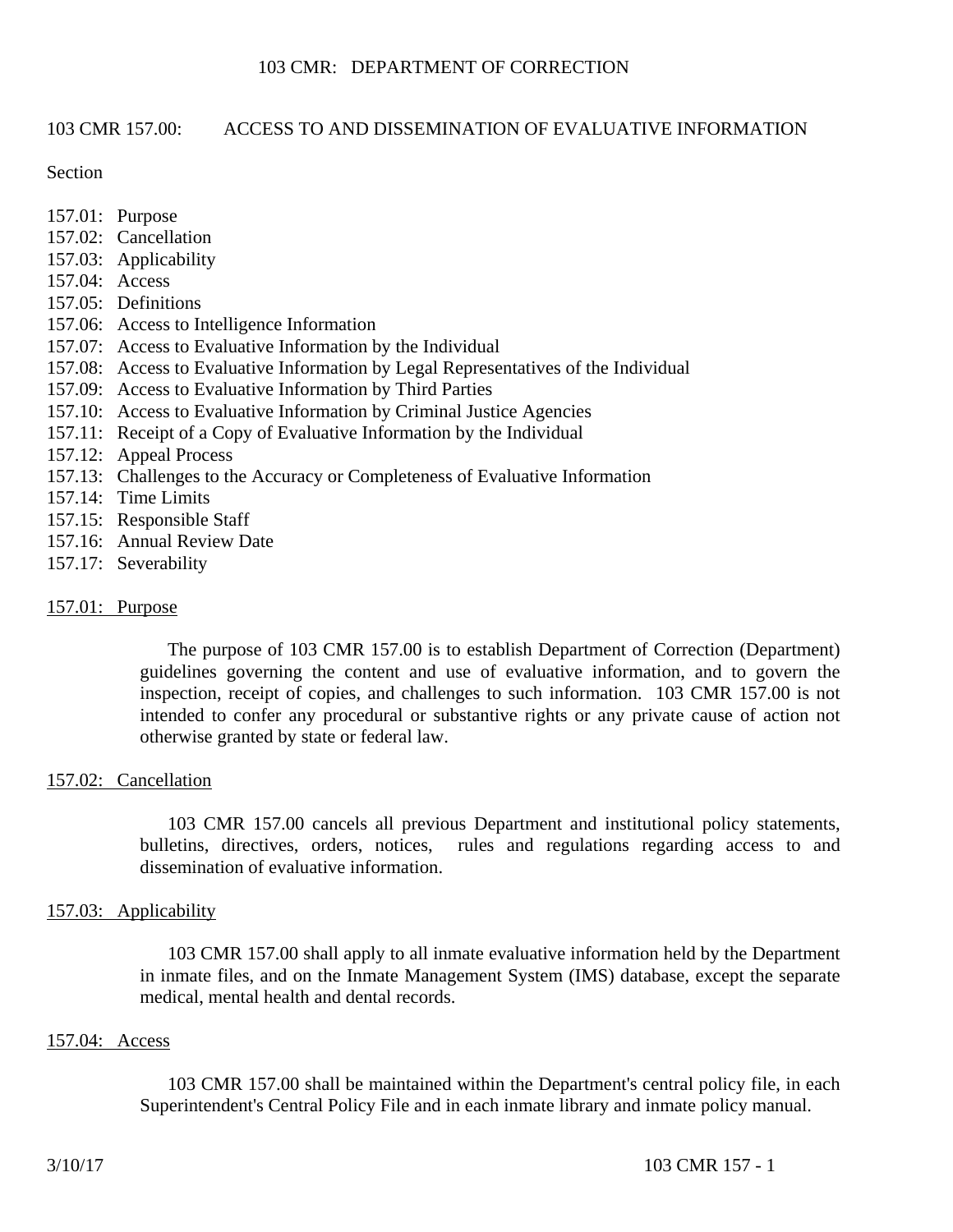### 157.05: Definitions

Commissioner. The Commissioner of the Department of Correction.

Criminal Offender Record Information (CORI). Records and data in any communicable form compiled by a criminal justice agency which concern an identifiable individual and relate to the nature or disposition of a criminal charge, an arrest, a pre-trial proceeding, other judicial proceedings, sentencing, incarceration, rehabilitation, or release. CORI shall be limited to factual statements about an individual's movement through any one or more of the formal stages of the criminal justice process. CORI shall not include Intelligence Information or Evaluative Information as those terms are defined in 103 CMR 157.05.

Criminal Record Review Board (CRRB). A statutorily-created board within the Department of Criminal Justice Information Services (DCJIS) that reviews complaints and investigates incidents involving allegations of violations of the laws governing CORI.

Department. The Department of Correction.

Department of Criminal Justice Information Services (DCJIS). The Massachusetts agency statutorily designated to do the following: provide a public safety information system and network to support data collection, information sharing and interoperability for the Massachusetts criminal justice and law enforcement community; oversee the authorized provision of CORI to the non-criminal justice community; provide support to the CRRB; operate the Firearms Records Bureau; and provide and technically support the Victim Notification Registry for the victims of crime.

Evaluative Information. Records, data, or reports, concerning identifiable individuals charged with crime(s) and compiled by criminal justice agencies, which appraise mental condition, physical condition, extent of social adjustment, rehabilitative progress, *etc*., and which are primarily used in connection with bail, pre-trial or post-trial release proceedings, sentencing, correctional, and rehabilitative planning, probation or parole.

Inmate Management System (IMS). The Department's automated information system that provides processing, storage and retrieval of inmate-related information needed by Department personnel and other authorized users within the criminal

Intelligence Information. Records and data compiled by criminal justice agencies for the purpose of criminal investigation, including reports of informants, investigators or other persons, or any type of surveillance associated with an individual. Intelligence information shall also include records and data compiled by criminal justice agencies for the purpose of investigating a substantial threat of harm to an individual or to the order or security of a correctional institution.

Screening Employee. The central office employee(s) designated by the Commissioner or the institutional employee(s) designated by the Superintendent or Director of that facility to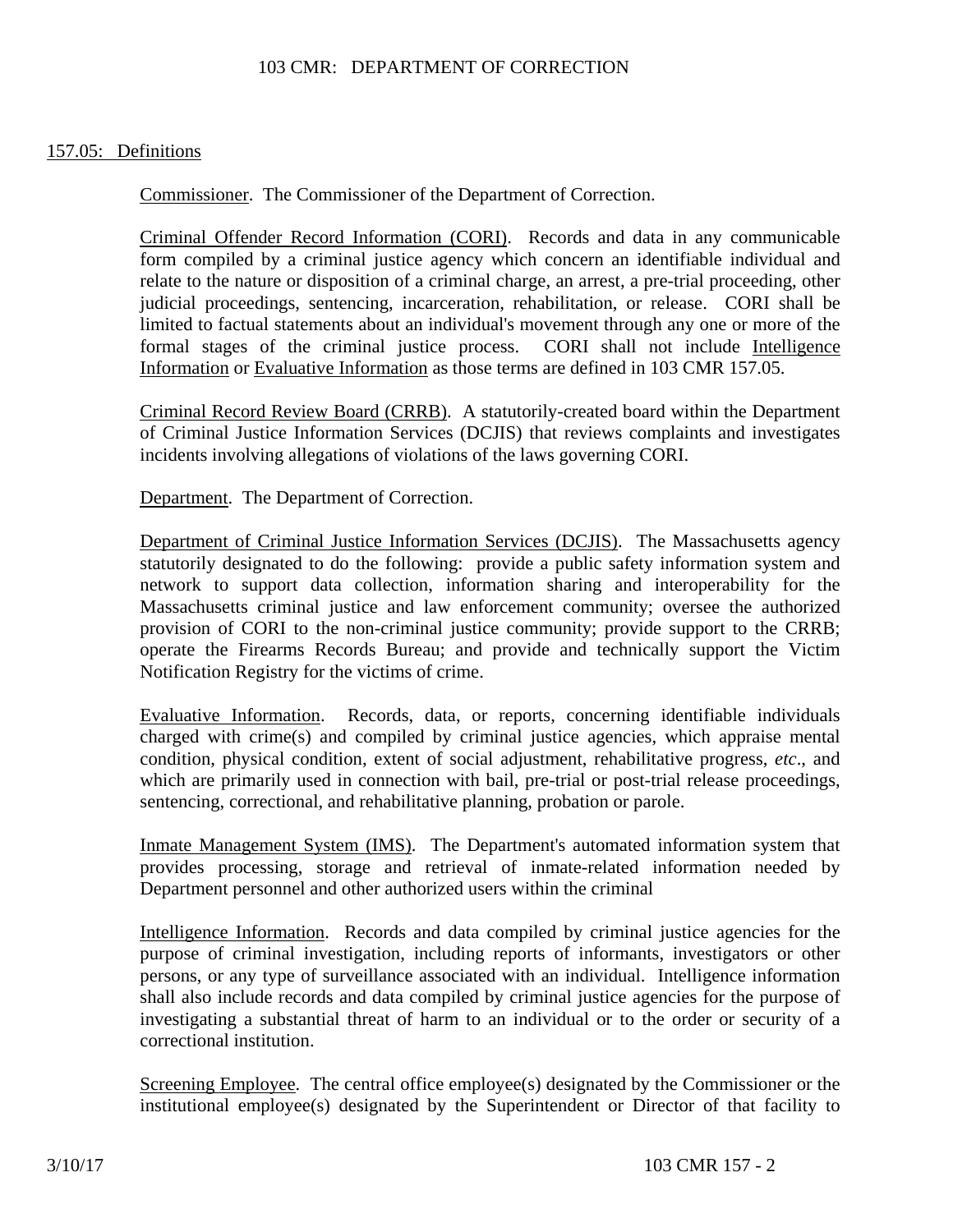screen six-part folders for evaluative information.

Six-part Folder. The institutional case file of an inmate.

## 157.06: Access to Intelligence Information

Requests for access to intelligence information by the individual to whom the intelligence information pertains or to the individual's approved, third party representative, shall not be granted.

# 157.07: Access to Evaluative Information by the Individual

(1) Individuals may request access to their evaluative information in person or by mail. Where practicable, a Massachusetts Department of Correction Application to Review Evaluative Information form shall be used, but failure to use this form by the requesting individual shall not, on its own, prevent access. Current inmates shall direct requests to the screening employee at the correctional institution where such inmate is incarcerated. Former inmates and legal representatives of inmates may submit such requests to the central office screening employee or the appropriate correctional institution.

(2) The screening employee shall review the evaluative information contained in the six-part folder and the IMS database, as applicable, and make a determination regarding review by the individual as follows:

- (a) Approval for full review of information requested;
- (b) Approval for partial review of information requested; or
- (c) Disapproval for review of information requested.
- (3) Under no circumstances will the following information be disclosed:

(a) Documents prepared by an agency other than the Department, which contain evaluative information. The screening employee shall notify the individual of the existence of such a document and the name of the agency producing the document;

(b) Information which would pose a direct and articulable threat of harm to a Department employee, any other person, or the security of a correctional institution;

(c) Information which would clearly impair a treatment relationship between a counselor and a client;

(d) Information provided to the Department under a clear and justifiable condition of confidentiality;

- (e) Attorney documents not subject to disclosure in a civil or criminal proceeding;
- (f) Documents or working papers of the deliberative process of a deciding authority.

(4) The screening employee shall make every effort to disclose all evaluative information which is reasonably segregable from that withheld under 103 CMR 157.07(3).

(5) A Department employee who prepares or compiles a report containing evaluative information may indicate on such report his or her opinion that part or all of its contents should not be disclosed to the individual. The screening employee shall take any such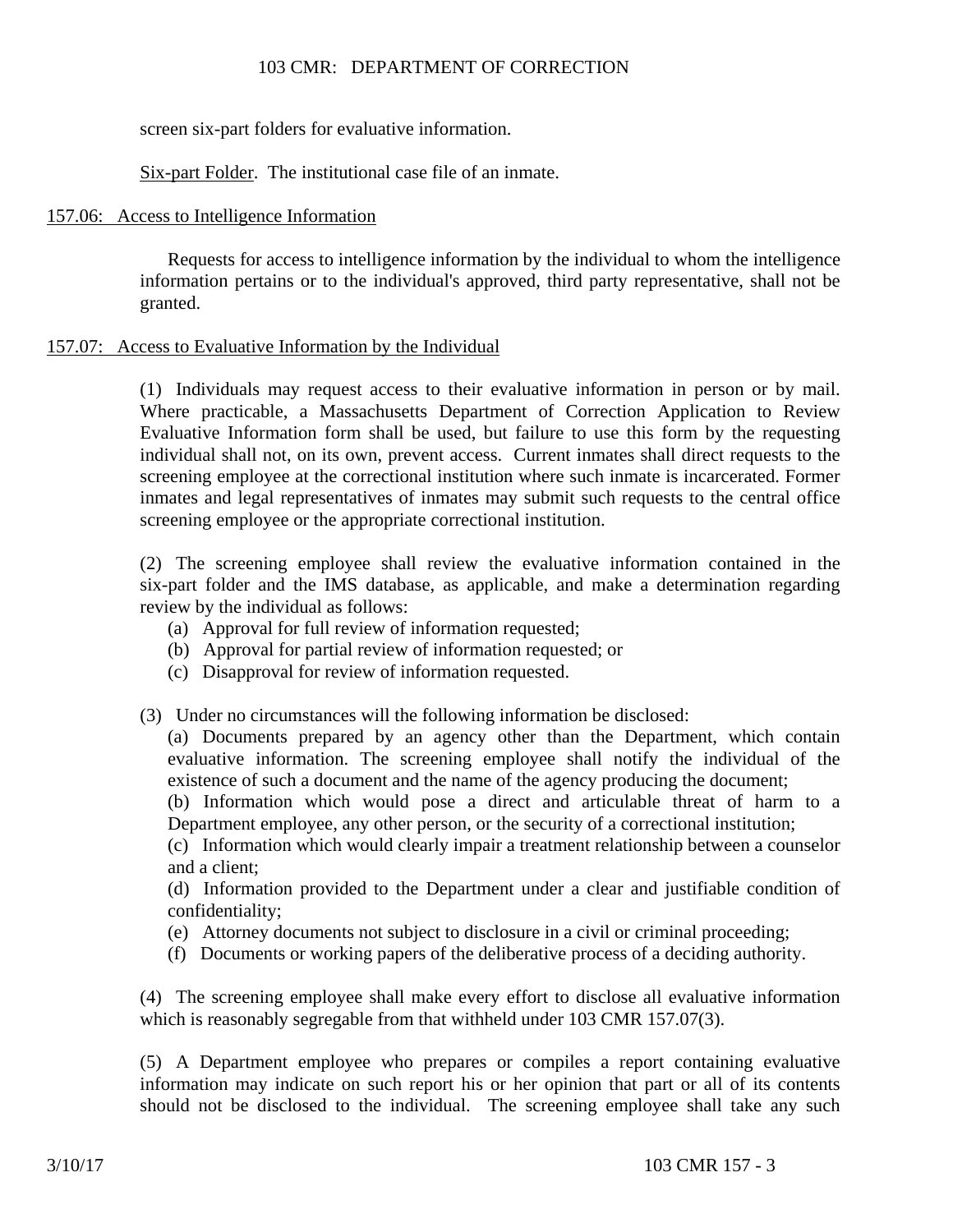notation into account when determining whether or not to disclose the information.

(6) Within 15 business days of receipt of the request for information, the screening employee shall record his or her determination including the basis for denial of access, if applicable, on the Massachusetts Department of Correction Application to Review Evaluative Information form or written request. This form shall be retained in the individual's six-part folder.

(7) Where full or partial review of evaluative information by the petitioning individual has been approved by the screening employee, access should occur as soon as practicable following the notification of approval. The individual shall be permitted to receive one photocopy of any evaluative information which was approved for release by the screening employee.

(8) To ensure efficiency of operations, the Superintendent may establish guidelines limiting the number of requests an inmate may make for access to his or her evaluative information. Such guidelines shall be subject to approval by the Assistant Deputy Commissioner of Reentry or designee.

(9) Any inmate who is denied access, to all or part of his or her evaluative information, may appeal, in writing, to the DCJIS within 30 days of such denial.

## 157.08: Access to Evaluative Information by Legal Representatives of the Individual

(1) Legal representatives of an individual may have access to the individual's evaluative information, subject to the restrictions set forth in 103 CMR 157.07(3), provided the individual has given informed written authorization for such access and the legal representative so authorized satisfactorily provides identification to the screening employee. Such legal representatives shall include:

- (a) The attorney of the individual;
- (b) An authorized agent of the individual's attorney who is also an attorney; and,

(c) A law student or paralegal working under the authorization and supervision of the individual's attorney, provided, that the said law student or paralegal submits written documentation from the attorney indicating that the law student or paralegal is working under the authorization and supervision of the attorney. Law students or paralegals who are presently inmates or parolees, or who have been inmates or parolees within the last five years, shall not be permitted access to evaluative information unless the Superintendent or the Assistant Deputy Commissioner of Reentry approves such access.

(2) A legal representative who wishes to review evaluative information pertaining to a client shall complete the application to review evaluative information. Relevant sections of the application should be completed by the individual to whom the evaluative information pertains, the Department screening employee, and where required, the attorney providing supervision for a law student or paralegal. The original copy of the application shall be retained in the individual's six-part folder.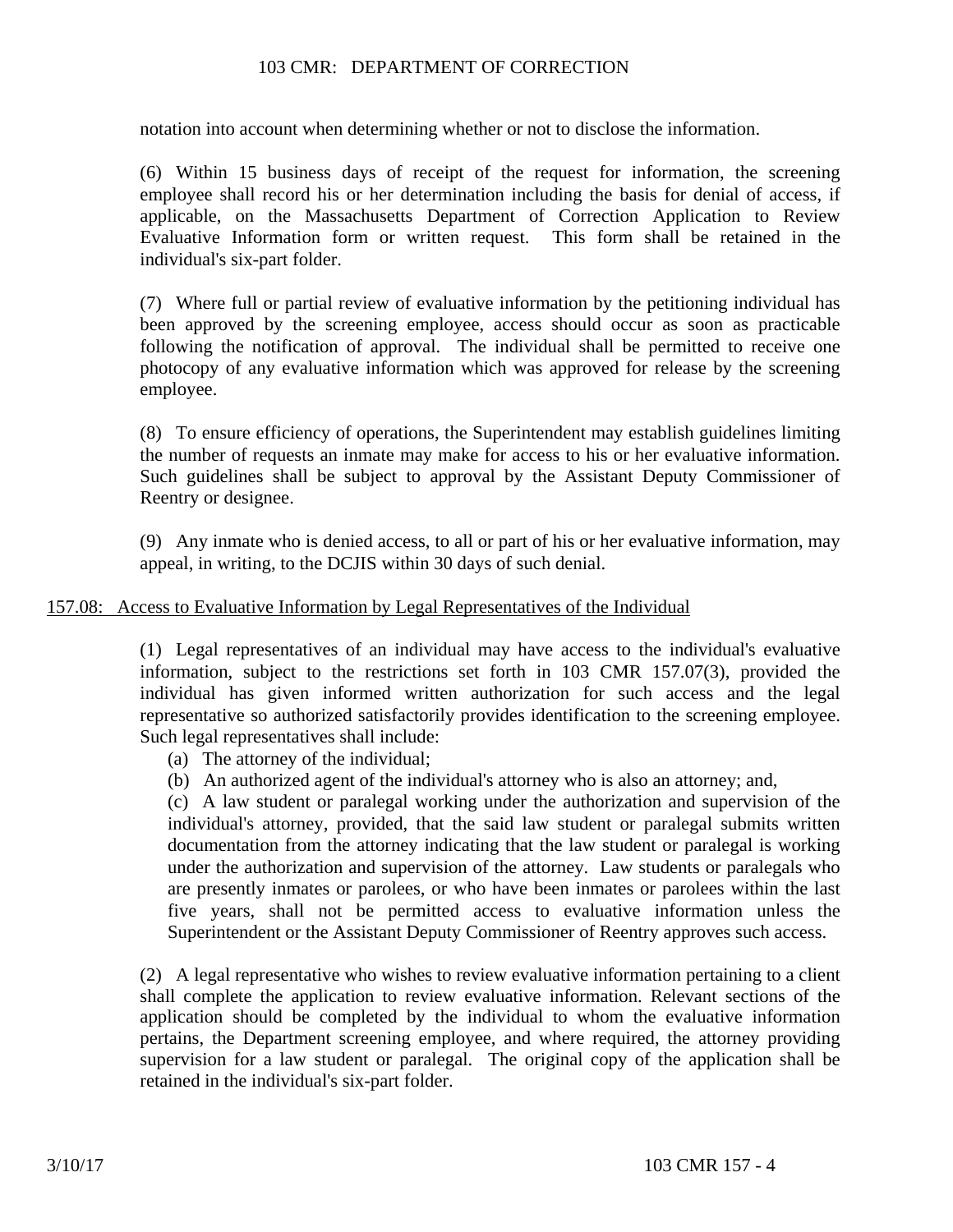# 157.09: Access to Evaluative Information by Third Parties

(1) Access to Evaluative Information by Reintegration, Rehabilitation, or Health Agencies. Agencies or individuals responsible for the reintegration, rehabilitation, or health of an individual, may have access to evaluative information pertaining to the individual where access to such evaluative information is necessary to facilitate such reintegration, rehabilitation, or health. Informed consent for such access by the individual is required unless the individual is unable to give such consent.

(2) Access to Evaluative Information by Members of an Individual's Family. Members of an individual's family may have access to evaluative information pertaining to the individual, subject to the provision set forth in 103 CMR 157.07(3), provided that the individual has given informed consent for such access. In an emergency, where it is appropriate to notify next of kin, and the individual is unable to give his or her informed consent due to a medical or psychiatric disability, such consent shall not be required.

(3) Access to Evaluative Information by Other Agents for the Sole Purpose of Dissemination. Any other person may have access to evaluative information pertaining to the individual, subject to the provision set forth in 103 CMR 157.07(3), provided that the individual has given his or her informed consent for such access; access shall be for the sole purpose of disseminating the evaluative information to the individual where inspection and copying by the individual would cause undue burden. Persons who are presently parolees or inmates, or who have been parolees or inmates within the last five years, shall not be permitted access to evaluative information unless the Superintendent, or the Assistant Deputy Commissioner of Reentry approves such access.

(4) Access to Evaluative Information by Victims of Crime. Pursuant to M.G.L. c. 6, § 178A, a victim of crime, a witness, or a family member of a homicide victim, all as defined in M.G.L. c. 258B, may obtain, upon registration approval, all available CORI of the person accused of or convicted of said crime. All information received pursuant to 803 CMR 9.05: *Eligibility for 178A CORI Access* is confidential and shall not be shared by the victim, witness, or family member with any other individual or entity, except as provided by law. Criminal justice agencies may also disclose to individuals registered for 178A CORI access such additional information, including, but not limited to, evaluative information as such agencies determine, in their discretion, is reasonably necessary for the security and wellbeing of such persons.

#### 157.10: Access to Evaluative Information by Criminal Justice Agencies

Access to evaluative information by criminal justice agencies shall be subject to the DCJIS regarding access to and dissemination of CORI, 803 CMR 2.00: *Criminal Offender Record Information (CORI)*. Access to evaluative information shall be limited to that which is necessary for the discharge of the statutory responsibilities of the criminal justice agency.

## 157.11: Receipt of a Copy of Evaluative Information by the Individual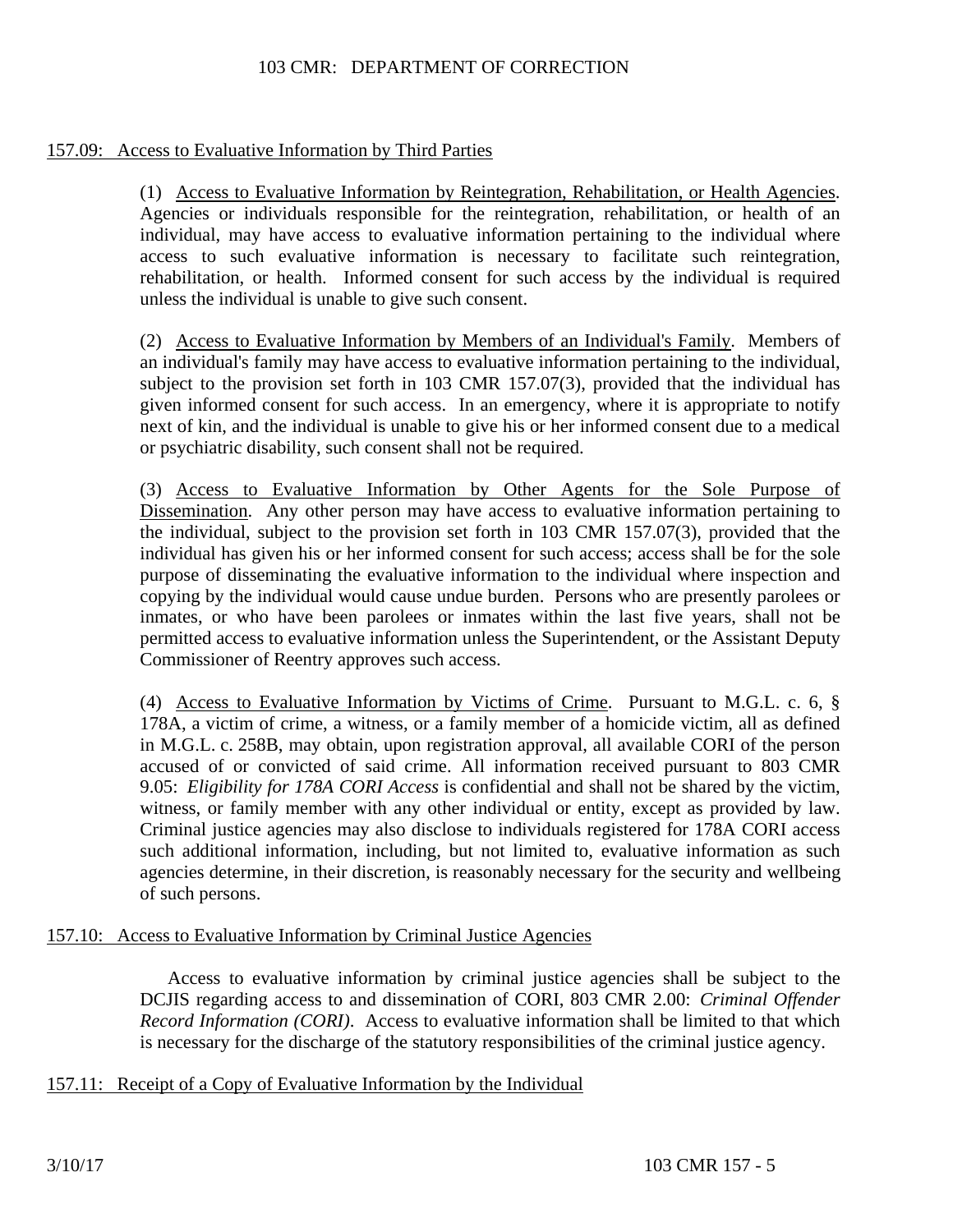When the screening employee has determined that the individual may review the evaluative information, that individual shall, upon request, be permitted to receive one photocopy or the IMS screen print of such evaluative information. The Department may impose a charge pursuant to M.G.L. c. 66,  $\S$  10(a) and 950 CMR 32.06(1)(a), (c) and (f) for the fulfillment of the request for evaluative information.

The same procedures for photocopying or the IMS screen printouts and costs apply where a third party has requested and received access to the evaluative information, pursuant to 103 CMR 157.06 through 157.09.

#### 157.12: Appeal Process

(1) Institution. If an individual is dissatisfied with the screening employee's decision regarding the request to review evaluative information pertaining to the individual, the individual may appeal, in writing, to the Superintendent. The Superintendent or a designee shall respond, in writing, to the individual within 15 business days of receipt of appeal.

(2) Central Office. If an individual is dissatisfied with the screening employee's decision regarding the request to review evaluative information pertaining to the individual contained at the central office, the individual may appeal, in writing, to the Assistant Deputy Commissioner of Reentry. The Assistant Deputy Commissioner of Reentry shall respond, in writing, to the individual within 15 business days of receipt of appeal.

#### 157.13: Challenges to the Accuracy or Completeness of Evaluative Information

An individual who believes that the evaluative information pertaining to him or her contained in an institutional file or in the IMS database is inaccurate, incomplete, or improperly maintained or disseminated may, in writing, request the Superintendent of the institution to take remedial action. The Superintendent or a designee shall respond, in writing, to the individual within 15 business days of receipt of request. If it appears to the Superintendent or the designee that the individual's challenge is valid, the Superintendent or designee may take corrective action with regard to the evaluative information contained in the file. If the individual is dissatisfied with the response of the Superintendent or designee, or if the Superintendent or designee has not responded within 15 business days of receipt of request, the individual may, in writing, request review by the Commissioner. Commissioner or his or her designee shall respond, in writing, to the individual within 15 business days of receipt of request.

#### 157.14: Time Limits

All procedural time limits set forth in 103 CMR 157.00 are directory and may be modified by the Superintendent, the Commissioner, or their designee(s).

#### 157.15: Responsible Staff

(1) The Assistant Deputy Commissioner of Reentry or designee shall be responsible for implementing and monitoring 103 CMR 157.00.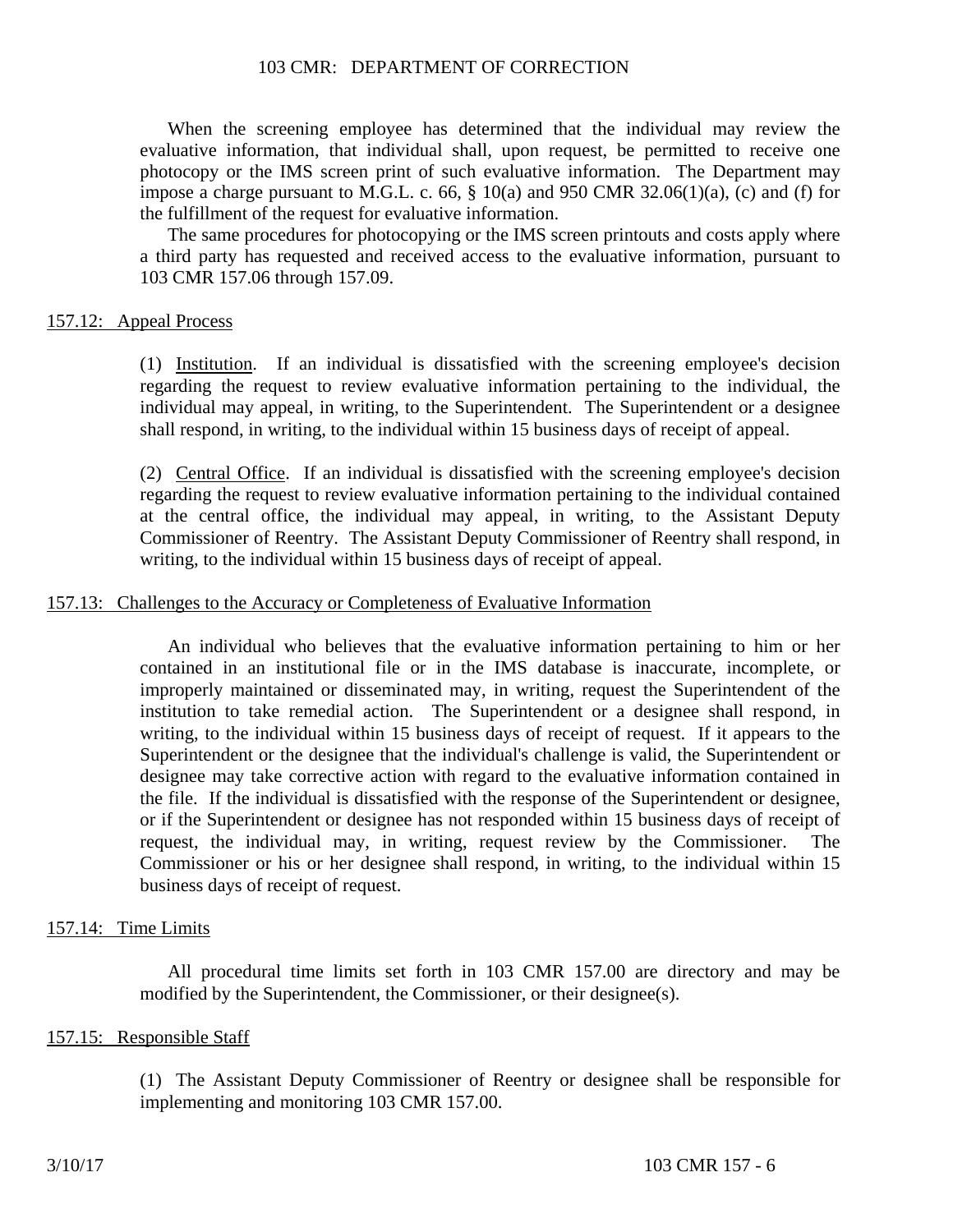(2) Each Superintendent shall be responsible for the implementation of 103 CMR 157.00 and for the development of any institution policies and procedures as necessary for the efficient administration of 105 CMR 157.00.

#### 157.16: Annual Review Date

103 CMR 157.00 shall be reviewed at least annually by the Commissioner or a designee. The party or parties conducting the review shall develop a memorandum to the Commissioner with a copy to the Central Policy File indicating revisions, additions or deletions which shall be included for the Commissioner's written approval and shall become effective pursuant to applicable law.

#### 157.17: Severability

If any article, section, subsection, sentence, clause or phrase of 103 CMR 157.00 is for any reason held to be unconstitutional, contrary to statute, in excess of the authority of the Commissioner or otherwise inoperative, such decision shall not affect the validity of any other article, section, subsection, clause or phrase of 103 CMR 157.00.

## REGULATORY AUTHORITY

103 CMR 157.00: M.G.L. c. 6, §§ 167 through 178A; c. 66, § 10; c. 66A, §§ 1 through 3, 803 CMR 2.00: *Criminal Offender Record Information (CORI)*, 9.00: *Victim Notification Registry (VNR)* and 950 CMR 32.00: *Public Records Access*.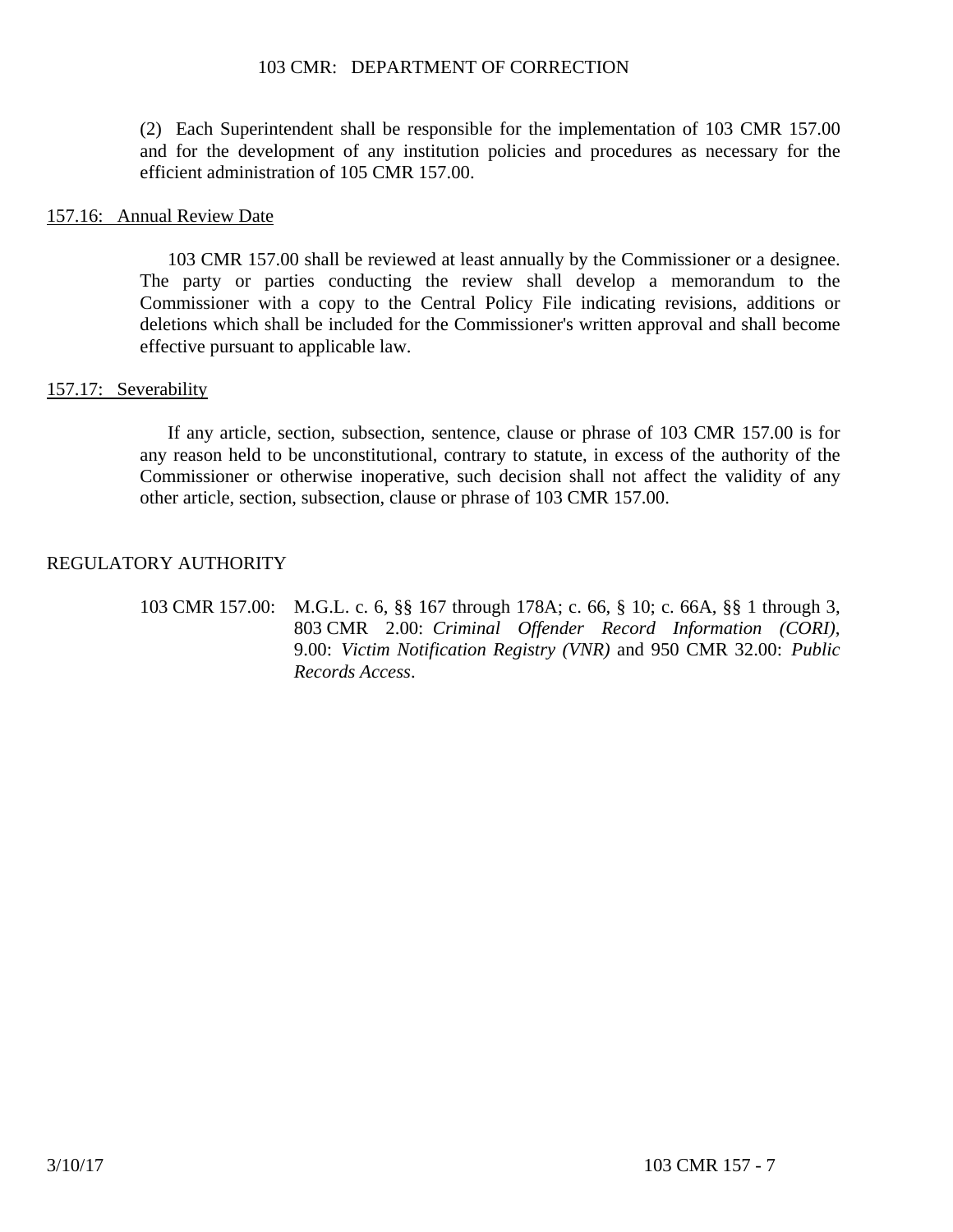#### **MASSACHUSETTS DEPARTMENT OF CORRECTION APPLICATION TO REVIEW EVALUATIVE INFORMATION**

| 2. Address: the contract of the contract of the contract of the contract of the contract of the contract of the contract of the contract of the contract of the contract of the contract of the contract of the contract of th |
|--------------------------------------------------------------------------------------------------------------------------------------------------------------------------------------------------------------------------------|
|                                                                                                                                                                                                                                |
|                                                                                                                                                                                                                                |
| 4. Date of Application: The Contract of Application:                                                                                                                                                                           |
|                                                                                                                                                                                                                                |
| 6. Reason for Application (this question is optional) __________________________                                                                                                                                               |
|                                                                                                                                                                                                                                |
|                                                                                                                                                                                                                                |
|                                                                                                                                                                                                                                |
| 8. *Signature of Inmate: Date: Date: Date:                                                                                                                                                                                     |
| *I agree to the above stated release of information to the above<br>stated agency/individual.                                                                                                                                  |
| Check here if waiver of additional costs for copying is requested<br>on basis of indigency:                                                                                                                                    |
| If waiver for indigency is requested, applicant must sign after the<br>following statement:                                                                                                                                    |
| I hereby claim indigency and swear or affirm that I have had less than<br>ten dollars (\$10.00) in my personal account for sixty days or more;<br>and/or that I currently have less than two dollars $(2.00)$ in my account.   |

Page 1 of 2